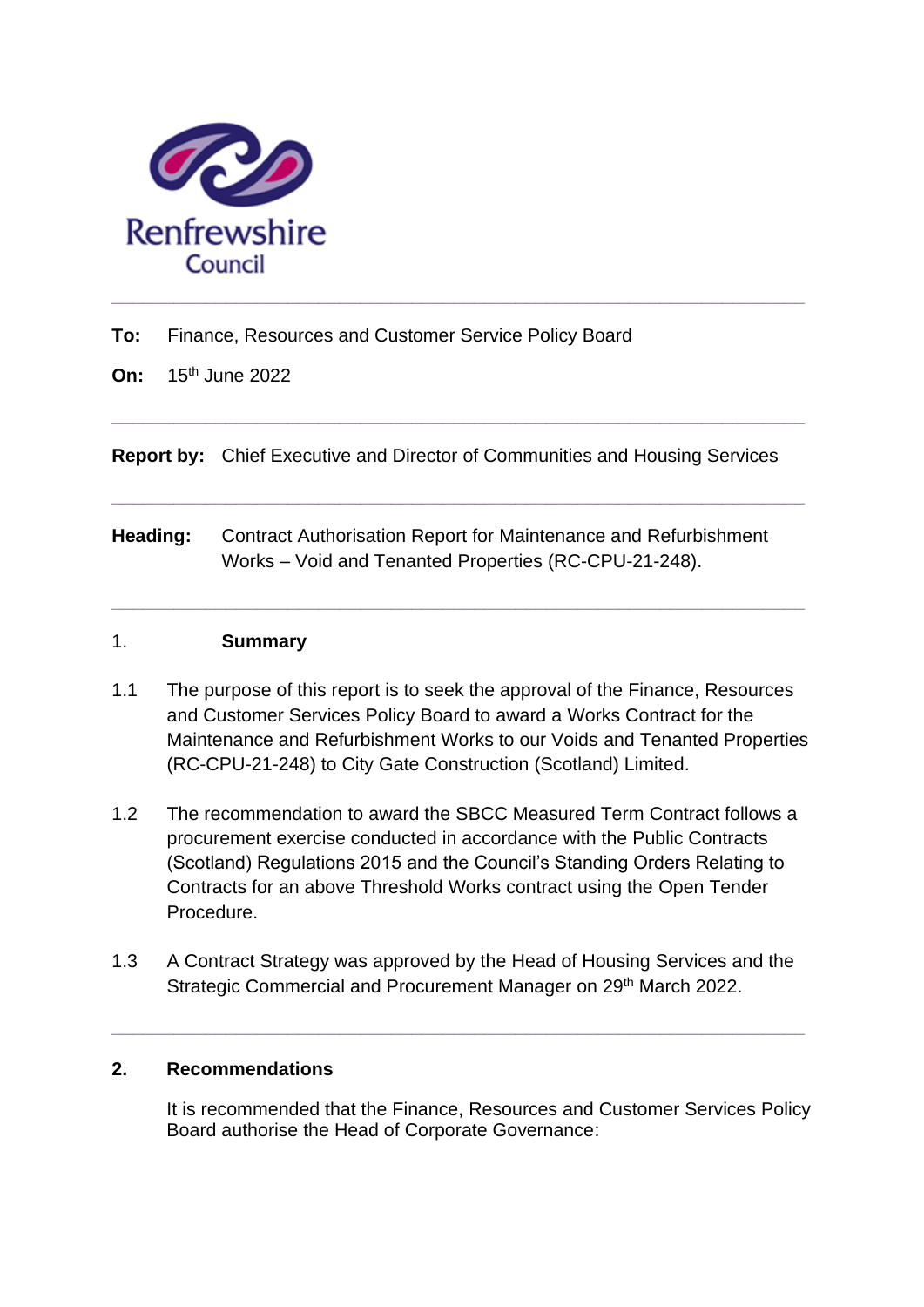- 2.1 To award a Contract for the Maintenance and Refurbishment Works Voids and Tenanted Properties (RC-CPU-21-248) to City Gate Construction (Scotland) Limited.
- 2.2 Authorise up to the maximum contract value of £20,000,000.00 excluding VAT and
- 2.3 Authorise the contract, with a proposed start date of  $18<sup>th</sup>$  July 2022. The Contract Period of 2 years with the Council having the option to extend the Contract Period for up to 12 months on two (2) separate occasions. The proposed dates will be confirmed in the Letter of Acceptance.

\_\_\_\_\_\_\_\_\_\_\_\_\_\_\_\_\_\_\_\_\_\_\_\_\_\_\_\_\_\_\_\_\_\_\_\_\_\_\_\_\_\_\_\_\_\_\_\_\_\_\_\_\_\_\_\_\_

### 3. **Background**

3.1 A central requirement of Communities and Housing Services is to ensure that Council properties, facilities and assets are of a proper standard, are properly maintained in a manner that complies with statutory legislation and that the appropriate records are maintained.

The Council's own Building Services department will primarily deliver property maintenance where capacity allows however it is necessary to have an additional contractual agreement in place to ensure sufficient capacity is available to deliver the overall programme. This procurement is for a Measured Term Contract for the appointment of a suitably qualified contractor to carry out the maintenance and refurbishment works to both void and tenanted properties, including but not limited to; kitchens, bathrooms, rewire, heating, decoration and void repairs, where the requirement for these works cannot be met by Building Services.

The anticipated spend includes for an enhanced specification to deliver improvement measures in keeping with the Scottish Government's Warmer Homes Scotland programme. These measures include wall insulation, under floor insulation and works of a more specialist nature including renewable heating systems.

The award of this contract will ensure the Council's housing stock is maintained to the required regulatory standards, including the Scottish Housing Quality Standard (SHQS), and that properties are maintained and refurbished within an agreed timescale to ensure targets are met, particularly in relation to the reletting of void properties.

3.2 This is a Term Service contract with no guarantee of spend awarded under the SBCC Measured Term Contract 2011 Edition with Employer's Amendments. The maximum spend over the four (4) year period is up to £20,000,000 which is estimated to be £5,000,000 annually although annual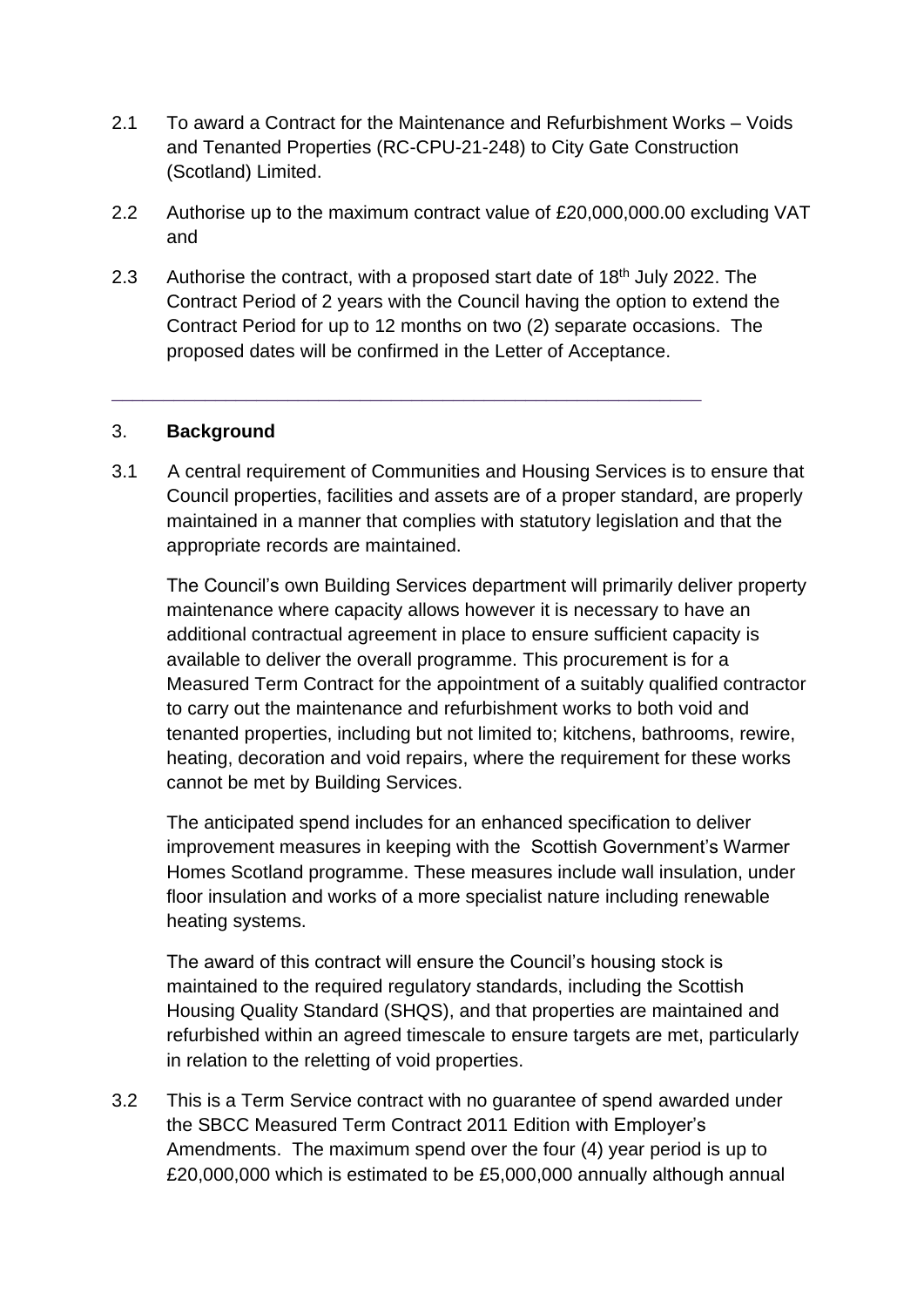spend may exceed £5,000,000 as long as the cumulative value does not exceed the maximum spend.

- 3.3 To initiate this procurement process a contract notice was published on Find a Tender via the Public Contracts Scotland advertising portal on Friday 1<sup>st</sup> April 2022 with the tender documentation available for downloading from the Public Contracts Scotland – Tender portal from this date.
- 3.5 During the live tender period, twenty two (22) organisations expressed an interest in this opportunity. By the closing date set for the return of electronic tender submissions, 12 noon on Thursday  $5<sup>th</sup>$  May 2022, six (6) contractors (Tenderers) submitted a response, five (5) declined and eleven (11) failed to respond.
- 3.6 All Tenderers were required to complete a Single Procurement Document (SPD) to be submitted with their tender submission in accordance with Regulation 60 of the Public Contracts (Scotland) Regulations 2015. The six (6) tender submissions received contained a completed SPD and each was evaluated against a pre-determined set of criteria in the form of the SPD by representatives from Housing Services, the Corporate Procurement Unit, Corporate Risk and Corporate Health and Safety. Each of the six (6) tender submissions received complied with the minimum selection criteria of the SPD.
- 3.7 All six (6) tender submissions progressed to evaluation against the published award criteria of 65% Price and 35% Quality.
- 3.8 The scores relative to the award criteria for each of the Tenderer tender submissions are noted below:

|                         |                                                                       | Quality<br>(35%) | <b>Price</b><br>(65%) | <b>Total</b><br>$(100\%)$ |
|-------------------------|-----------------------------------------------------------------------|------------------|-----------------------|---------------------------|
| $\overline{\mathbf{1}}$ | <b>City</b><br><b>Construction</b><br>Gate<br>(Scotland) Limited      | 34.25%           | 65.00%                | 99.25%                    |
| $\overline{2}$          | <b>Group</b><br><b>Decorating</b><br><b>Bell</b><br><b>Limited</b>    | 33.00%           | 51.46%                | 84.46%                    |
| $\mathbf{3}$            | <b>Hugh LS McConnell Limited</b>                                      | 34.25%           | 48.33%                | 82.58%                    |
| $\overline{\mathbf{4}}$ | <b>Services</b><br><b>Property</b><br><b>Procast</b><br>Ltd.          | 28.00%           | 51.29%                | 79.29%                    |
| 5                       | <b>Solutions</b><br><b>Novus</b><br><b>Property</b><br><b>Limited</b> | 29.75%           | 48.96%                | 78.71%                    |
| $6\phantom{1}6$         | <b>Mears Facilities Management</b>                                    | 31.50%           | 43.08%                | 74.58%                    |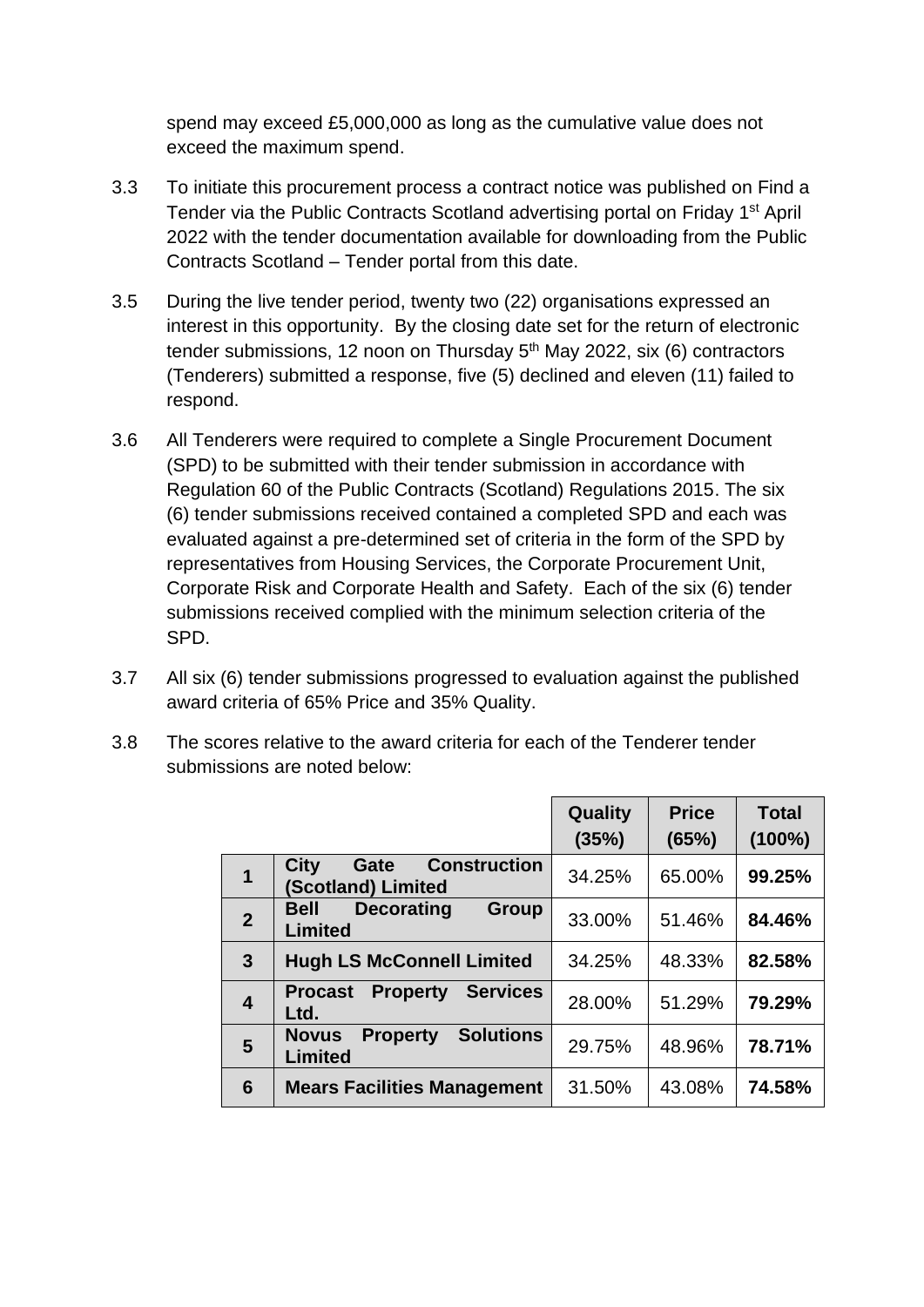- 3.9 The evaluation of tender submissions received identified that the tender submission by City Gate Construction (Scotland) Limited was the most economically advantageous tender.
- 3.10 The form of Contract will be SBCC Measured Term Contract 2011 Edition.
- 3.11 Mandatory Community Benefits were included as a condition of this Contract which City Gate Construction (Scotland) Limited confirmed they will adhere to. The commitment is to deliver four (4) Employment Opportunities, from the table as detailed below:

| <b>Mandated Community Benefits Requested</b>           |  |  |  |
|--------------------------------------------------------|--|--|--|
| Job for an unemployed individual from a Priority Group |  |  |  |
| Job for an unemployed individual                       |  |  |  |
| Modern Apprenticeship                                  |  |  |  |

The Mandatory Community Benefits to be delivered from the table above, will be agreed at the mobilisation meeting.

3.12 In addition to the mandatory Community Benefits requested, community benefits were requested for every £1,000,000 (£1m) worth of spend made under this Contract. The Community Benefits offered will be delivered each time the spend increases by £1m and City Gate Construction (Scotland) Limited has committed to deliver the following Community Benefits:

| <b>Community Benefits Description</b>                           | No of People/<br><b>Activity</b> |
|-----------------------------------------------------------------|----------------------------------|
| Job for an unemployed individual from a Priority Group          |                                  |
| Job for an unemployed individual                                |                                  |
| Graduate                                                        |                                  |
| Work Experience Placement for an individual 16+<br>years of age |                                  |
| Non financial support for a Community Project                   |                                  |

### **Implications of the Report**

1. **Financial** *–* The costs for this Contract will be met from the Housing Revenue Account (HRA) capital budget for the refurbishment works and the HRA revenue repairs budget for the maintenance works.

**\_\_\_\_\_\_\_\_\_\_\_\_\_\_\_\_\_\_\_\_\_\_\_\_\_\_\_\_\_\_\_\_\_\_\_\_\_\_\_\_\_\_\_\_\_\_\_\_\_\_\_\_\_\_\_\_\_\_\_\_\_\_\_\_\_\_\_**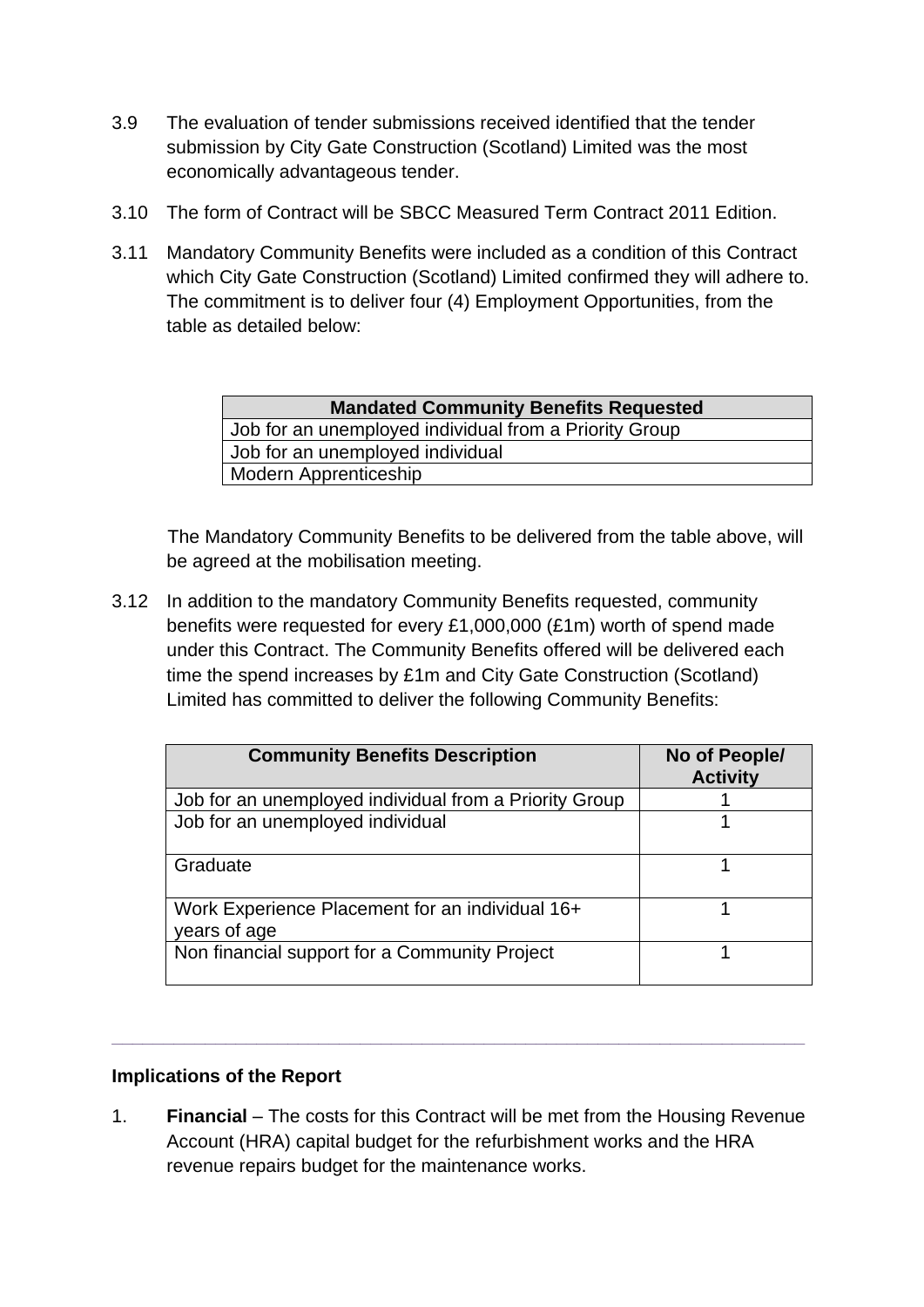## 2. **HR & Organisational Development** *–* No TUPE implications

#### 3. **Community/Council Planning –**

*.* 

- **Our Renfrewshire is fair** Tenderers were assessed within this procurement process in regard to their approach to ensuring fair working practices throughout their organisation and supply chain i.e. payment of the living wage, training and development opportunities.
- **Creating a sustainable Renfrewshire for all to enjoy** City Gate Construction (Scotland) Limited has committed to deliver Community Benefits as detailed within section 3.11 and 3.12 of this report.
- **Our Renfrewshire is thriving** Maximising economic growth, which is inclusive and sustainable.
- **Building strong, safe and resilient communities** Ensure our neighbourhoods are safe and attractive.
- **Tackling inequality, ensuring opportunities for all** Improving housing conditions for both Council tenants and owners.
- **Creating a sustainable Renfrewshire for all to enjoy** The works will ensure that the housing stock is up to standard and protected for the future.
- 4. **Legal** The Procurement of this Works Contract has been conducted as an above Threshold Open Procedure in accordance with the Public Contracts (Scotland) Regulations 2015 and Renfrewshire Council's Standing Orders relating to Contracts.
- 5. **Property/Assets** *–* The contract will provide refurbishment works and maintenance/repair to the Council's void and tenanted domestic properties.
- 6. **Information Technology** *-* No Information Technology implications have arisen or are anticipated.
- 7. **Equality & Human Rights** The Recommendations contained within this report have been assessed in relation to their impact on equalities and human rights. No negative impacts on equality groups or potential for infringement of individuals' human rights have been identified arising from the recommendations contained in the report because for example it is for noting only. If required following implementation, the actual impact of the